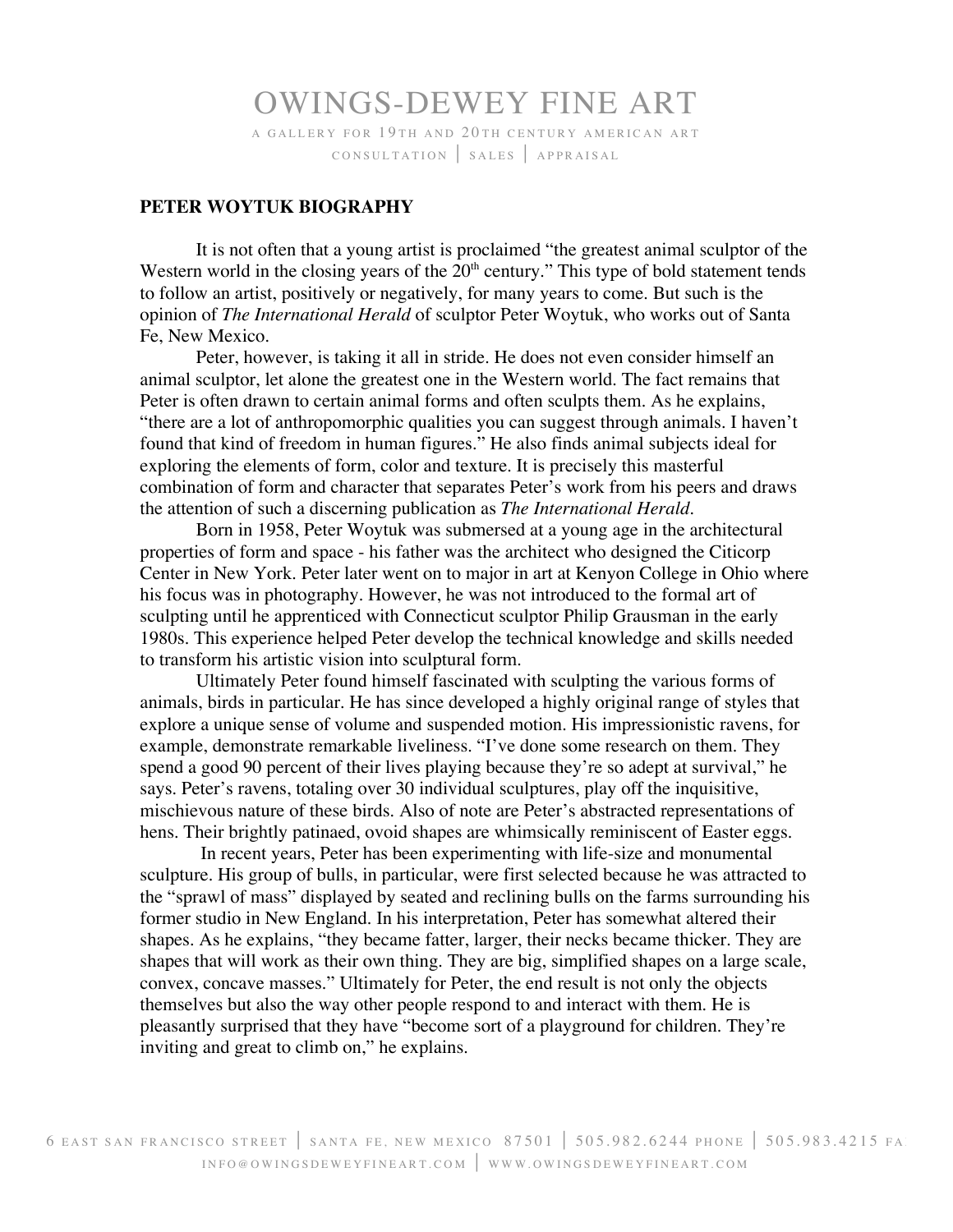## OWINGS-DEWEY FINE ART A GALLERY FOR 19TH AND 20TH CENTURY AMERICAN ART CONSULTATION | SALES | APPRAISAL

Peter's decision to create large-scale sculpture has brought about an interesting dilemma - where to have such enormous work cast. For his larger sculptures, Peter has been using foundries in China and Thailand. According to Peter, these facilities, which are used to "working on twenty-foot Buddhas," have " the ability to pour large-largescale sculpture. They're almost unique in their capacity to melt and pour a very large amount of metal." The resulting product is finely crafted under the scrupulous direction of the artist.

In the tradition of historical animal sculptors, Peter has chosen to keep his bronze editions small - usually limited to just eight castings. This break from the current trend to produce work in large editions further distinguishes Peter from many of his peers. Peter continues to set himself apart by creating work that creatively challenges his and our interpretation of animal form

### **ARTIST'S STATEMENT**

My work has developed and moved from an interest in abstract imagery to a more representational exploration of natural form. The subject matter is highly fertile ground, suggesting endless possibilities for sculptural interpretation and invention.

Past sculpture has been concerned with a distillation of animal shape into simpler forms and the resulting interplay of concave and convex passes. This dialectic is intensified by placing animals in groupings, creating environments where the negative space and the relationship between sculptures are as important as the sculptures themselves. I consider the grouping to be one unified sculpture that the viewer is able to walk around and within.

In recent work, "natural form" in the shape of sticks, limbs and splittings from the backyard woodpile have become the components – the sculptural building blocks – in assembling a piece. Once cast into bronze, these new pieces are a dynamic mixture of objects and textures.

For the past ten years I've had the opportunity to work with several art foundries in Asia. These facilities have the capability of melting 10,000 pounds of bronze into a single pour. As a result, my work has grown larger and larger in scale. This trend has manifested itself in pieces such as the *Five Large Bulls*, the *Large Elephant Pair*, the *Large Can Construction* and the *Large Sheep Pair*.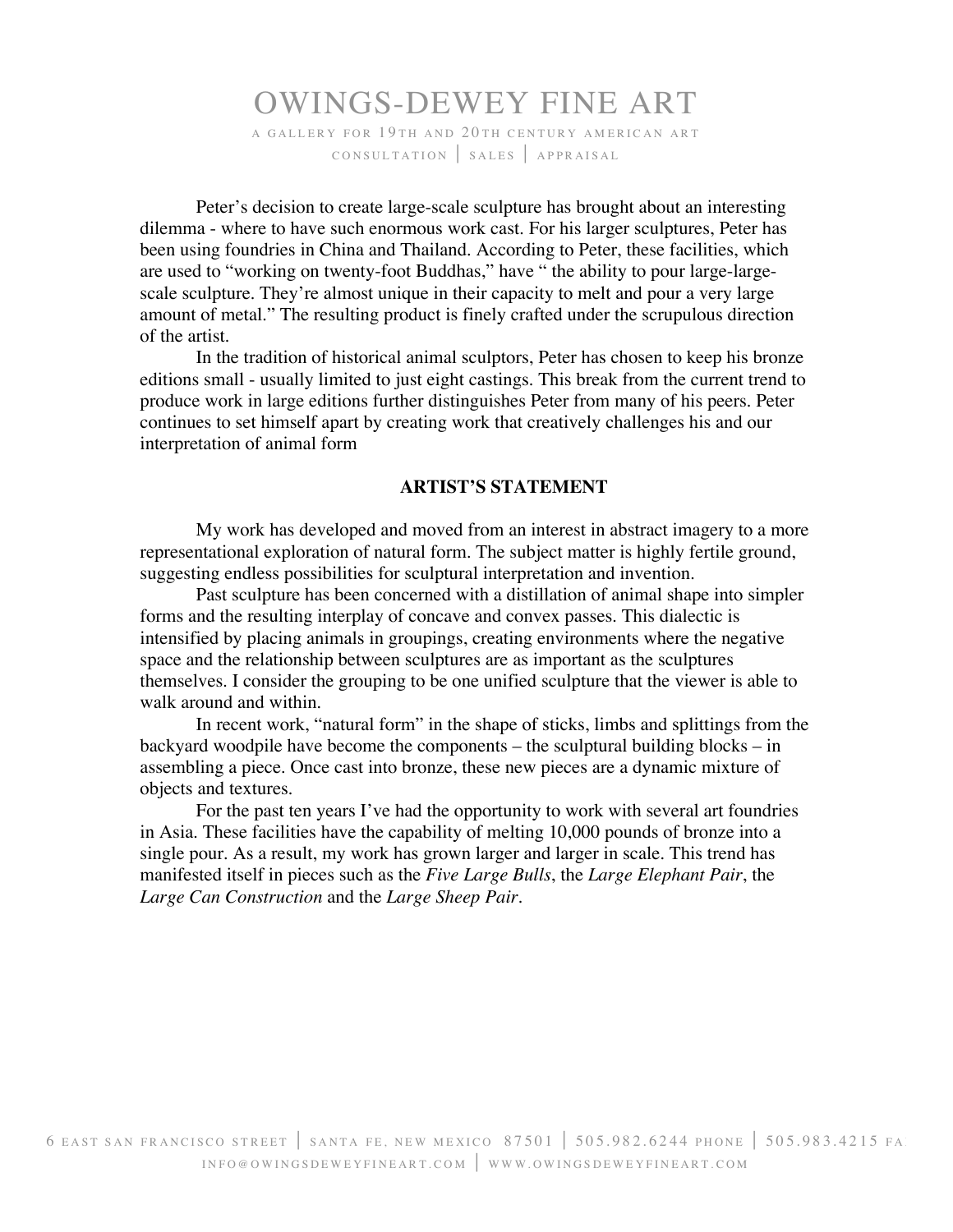# OWINGS-DEWEY FINE ART

A GALLERY FOR 19TH AND 20TH CENTURY AMERICAN ART CONSULTATION | SALES | APPRAISAL

### **COMMISSIONS:**

| 2003 | -Bearcats, Hotchkiss School, Lakeville, CT                              |
|------|-------------------------------------------------------------------------|
| 2000 | -Double Bench with Ravens and Apple, Bing Nursery School,               |
|      | Stanford University, Berkeley, CA                                       |
|      | -Rooftop Mounted Crows, Ranson Hall, Kenyon College, Gambier,           |
|      | <b>OH</b>                                                               |
|      | -Special commission of six small pieces, Sun Valley Wine                |
|      | Auction, Sun Valley, ID                                                 |
| 1998 | - <i>The Elephant Group</i> , North Carolina Zoological Park, Asheboro, |
|      | NC                                                                      |
| 1995 | -Singular Raven, Weantinogue Land Trust, Litchfield, CT                 |
| 1993 | -Peace Globe (a 16' fabricated globe), World Peace Prayer               |
|      | Society, Tokyo, Japan. Installed in Amenia, NY                          |
|      |                                                                         |

### **PUBLIC COLLECTIONS:**

-American Red Cross, Bangkok, Thailand -Audubon Society – Randall Davey Center, Santa Fe, NM (loan) -Children's Hospital, Bangkok, Thailand -City of Palm Beach, Palm Beach, FL (loan) -City of Palm Desert, Palm Desert, CA (loan) -City of Santa Fe, Santa Fe, NM (loan) -Dean Witter Reynolds, New York, NY -Ghost Ranch – Santa Fe Campus, Santa Fe, NM (loan) -Kent Land Trust, Kent, CT (loan) -Kenyon College, Gambier, OH -Hotchkiss School, Lakeville, CT -Houston's Restaurants, Atlanta, GA -Inn of the Anasazi, Santa Fe, NM (loan) -North Carolina Zoological Park, Asheboro, NC -Rock Resorts – Las Posada de Santa Fe, Santa Fe, NM (loan) -San Francisco Plaza, Santa Fe, NM -Texas Tech University, Lubbock, TX -Weisman Museum, University of Minnesota